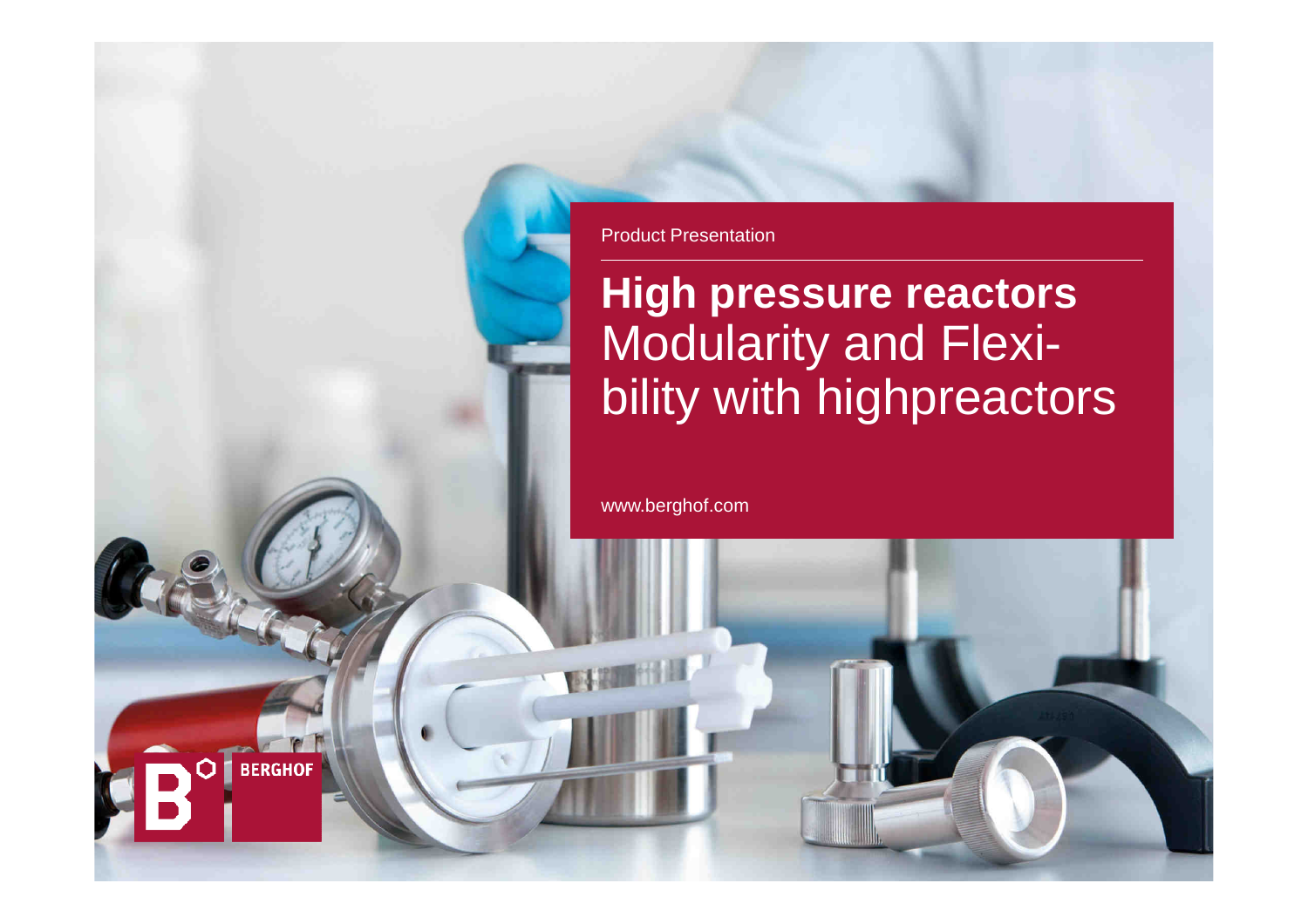# **Agenda**

- $\rightarrow$  Overview
- $\rightarrow$  Constructing Materials
- $\rightarrow$  Reactor configuration
- $\rightarrow$  Reaction Parameter
- $\rightarrow$  Benefits

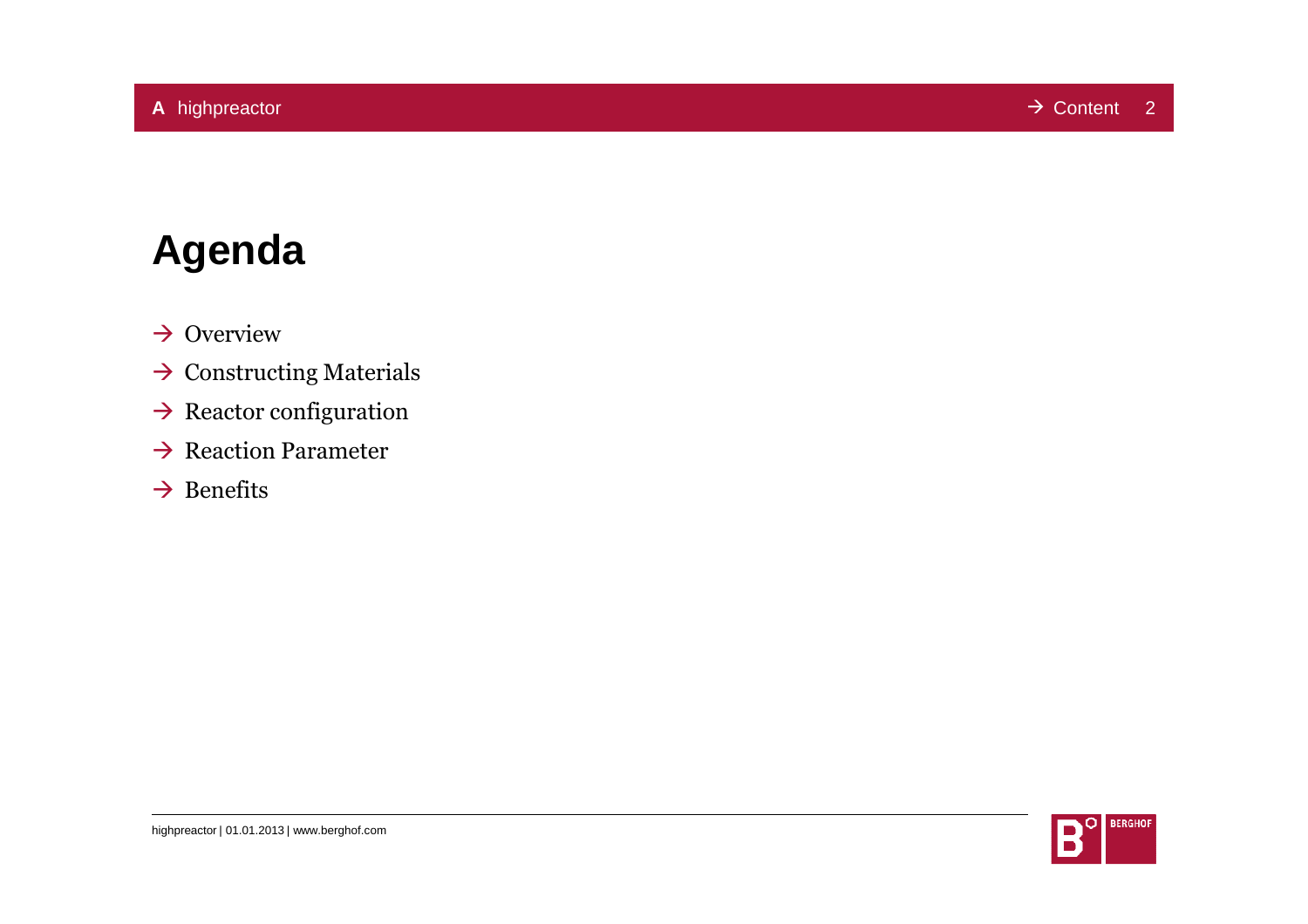### **Overview**

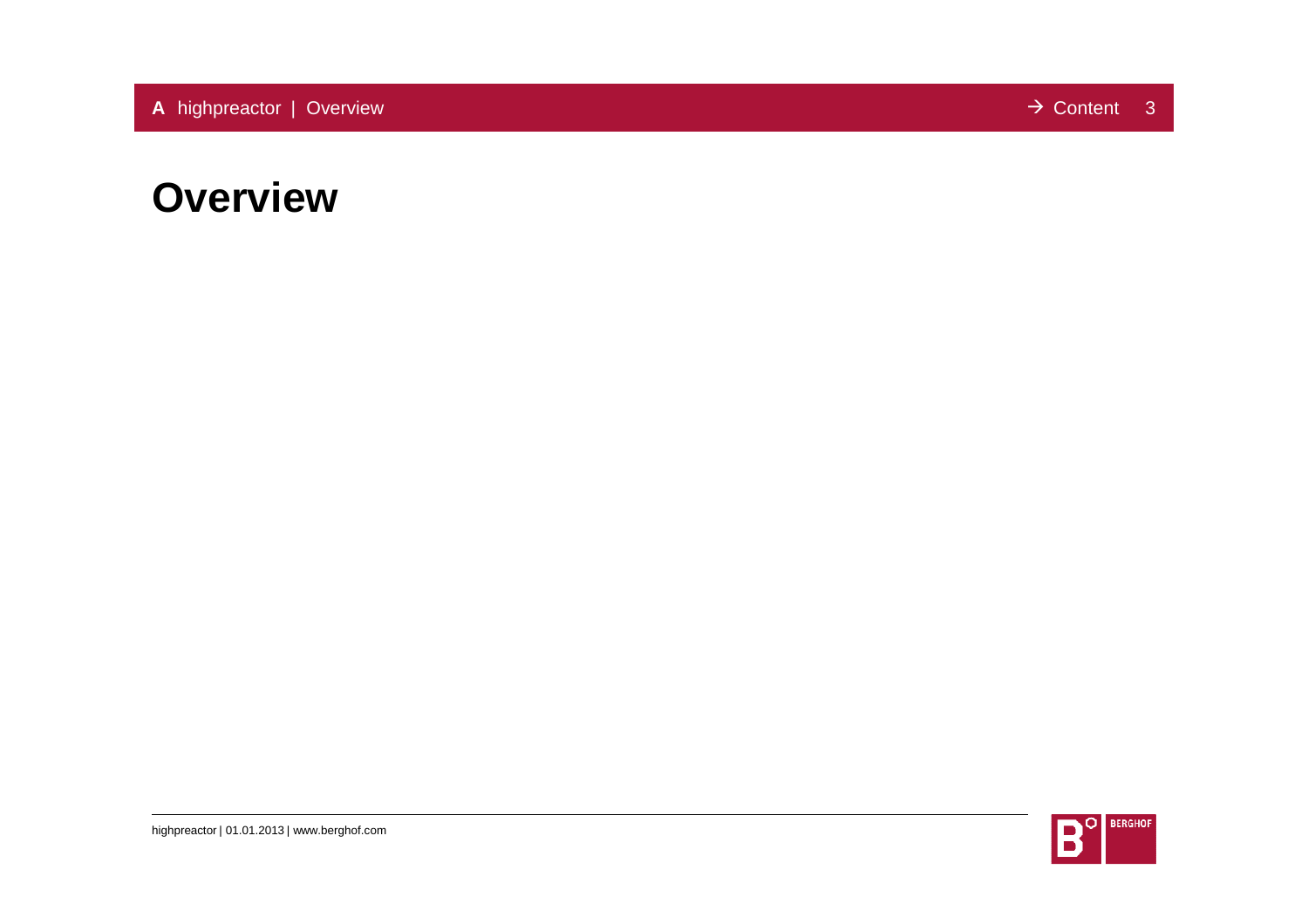# **Overview**Safe and easy working in chemical synthesis

### **Comfort**

- $\rightarrow$  Tool-free opening and closing
- $\rightarrow$  Easy handling and cleaning
- $\rightarrow$  Low contamination risk

### **Safety**

 $\rightarrow$  TÜV test

 $\rightarrow$  Certified pressure and leak test

### **Flexibility**

- $\rightarrow$  Flexible configuration due to modular concept
- $\rightarrow$  Variable fittings



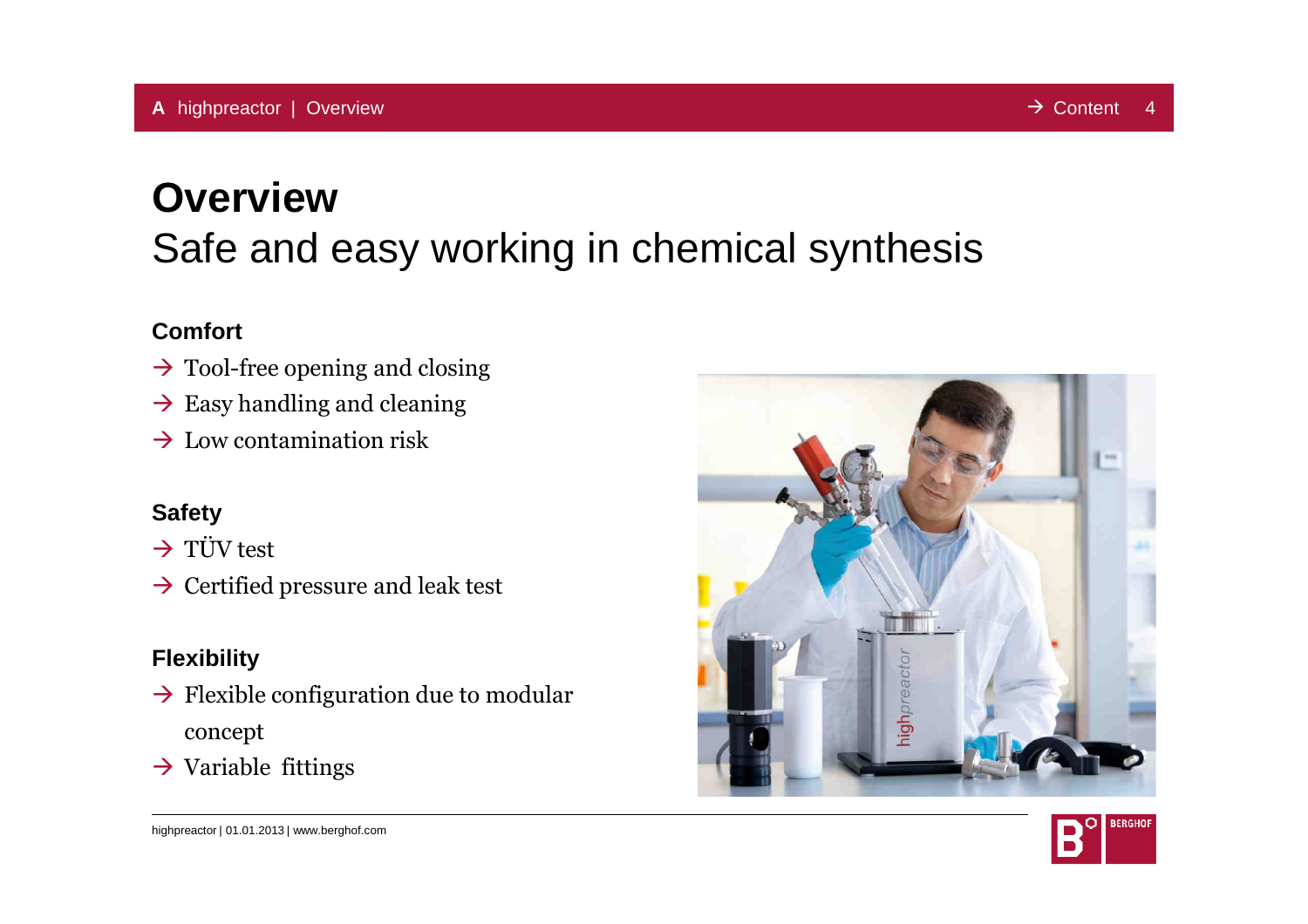# **Overview**Safe and easy working in chemical synthesis

#### **Modularity**

- $\rightarrow$  Combination of lids with different reactor vessel volumina
- $\rightarrow$  Possible volume from 25mL up to 4L

#### **Material concept**

- Stainless steel or Hastelloy reactors
- $\rightarrow$  Complete PTFE lining of lid and vessel enables working even with highly corrosive media
- $\rightarrow$  Low operational costs due to longevity of PTFE parts

### **Sealing concept**

- $\rightarrow$  Sealing by O-Rings made of fluorpolymers
- $\rightarrow$  Various O-Ring for different working conditions



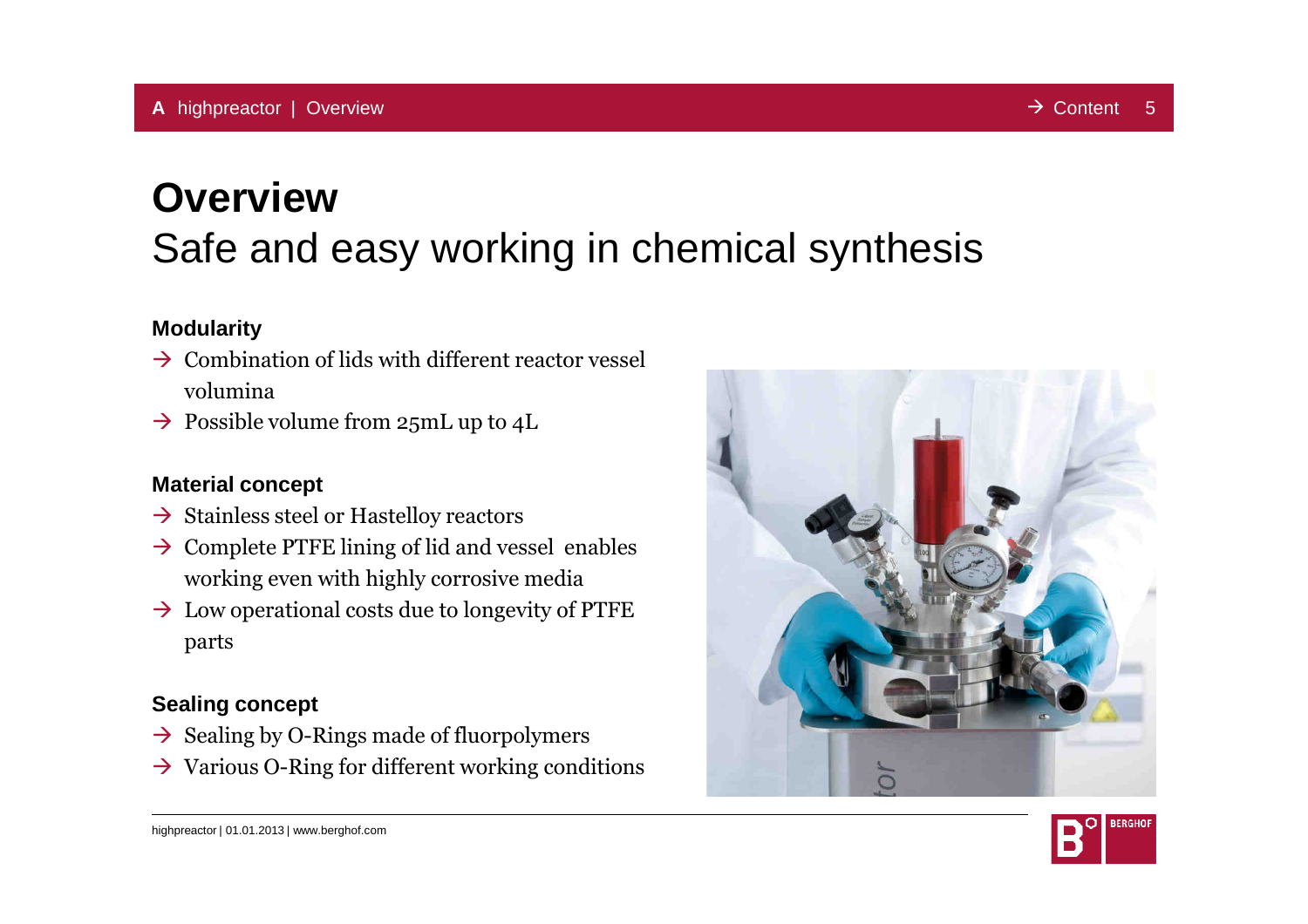### **Constructing materials**

Liners made from PTFE for optimal chemical resistance

### **PTFE**

- $\rightarrow$  Removable PTFE inserts
- $\rightarrow$  Hermetically sealed
- $\rightarrow$  Dip tubes made from PTFE
- $\rightarrow$  Sheathed pip tubes and stirrers
- $\rightarrow$  PTFE sealing rings
- $\rightarrow$  T-range -20 to 260°C
- $\rightarrow$  Pressure tight up to 200 bar
- $\rightarrow$  All parts in contact with liquid phase are protected against chemical attack by means of Fluorpolymers



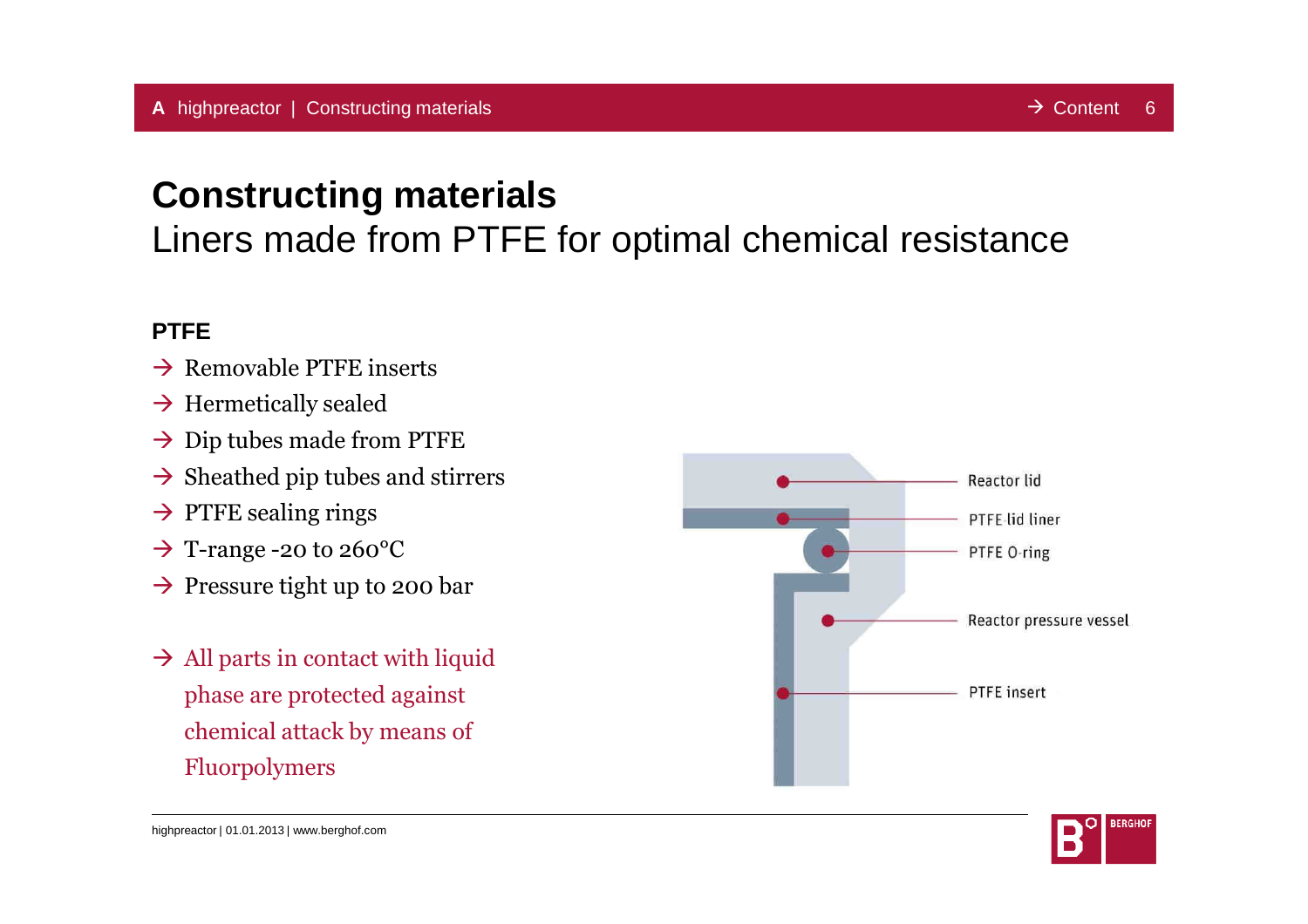## **Constructing Materials**

Liners made from PTFE for optimal chemical resistance

### **Benefits PTFE**

- $\rightarrow$  Universal chemical resistance, even to acids and basis
- $\rightarrow$  Corrosion protection
- $\rightarrow$  Superior resistance to chemicals
- $\rightarrow$  Free of contamination
- $\rightarrow$  T-range -20 to 260°C
- $\rightarrow$  Pressure tight up to 200 bar



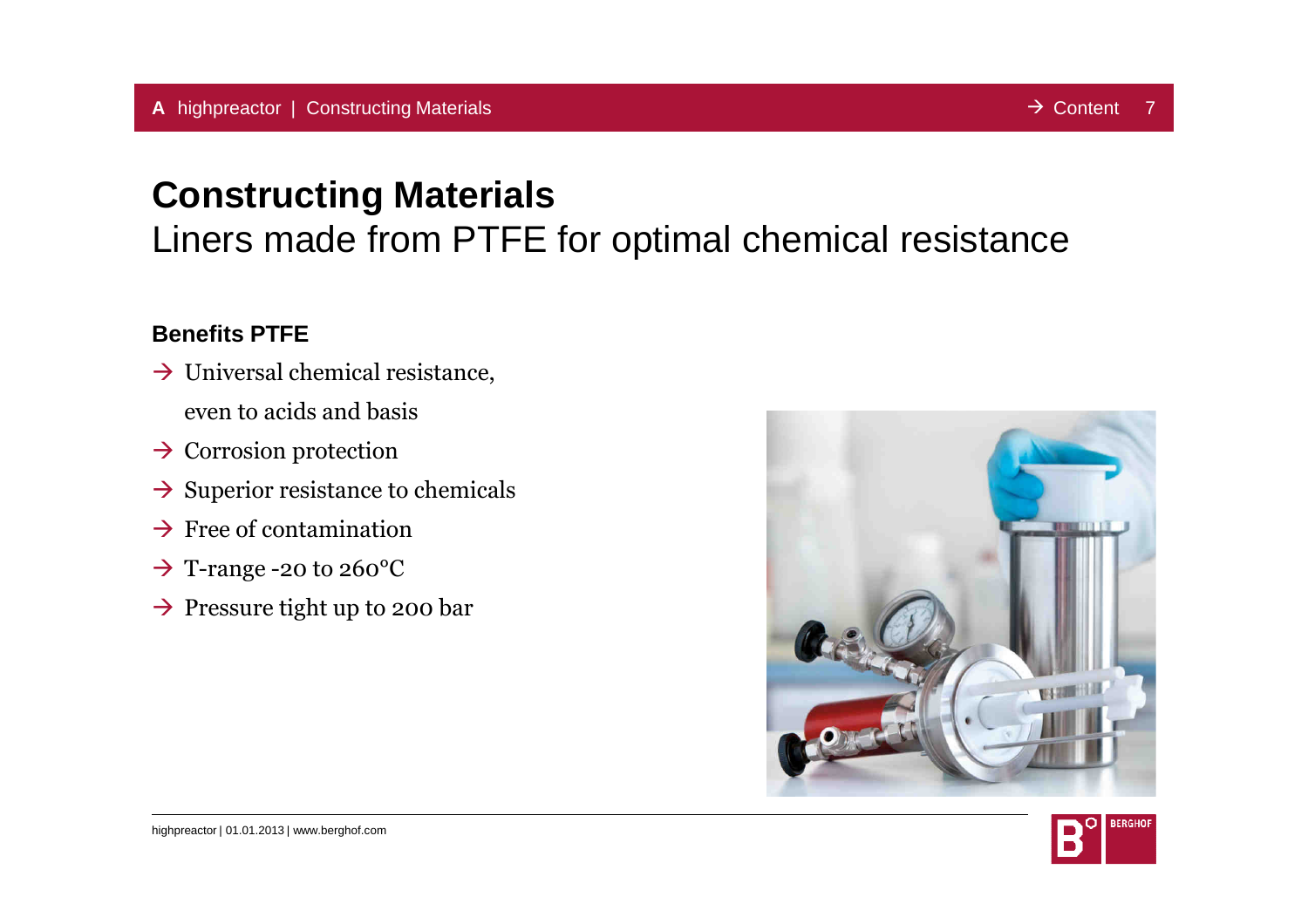## **Reactor configuration**

Unique modular design of BR-reactors



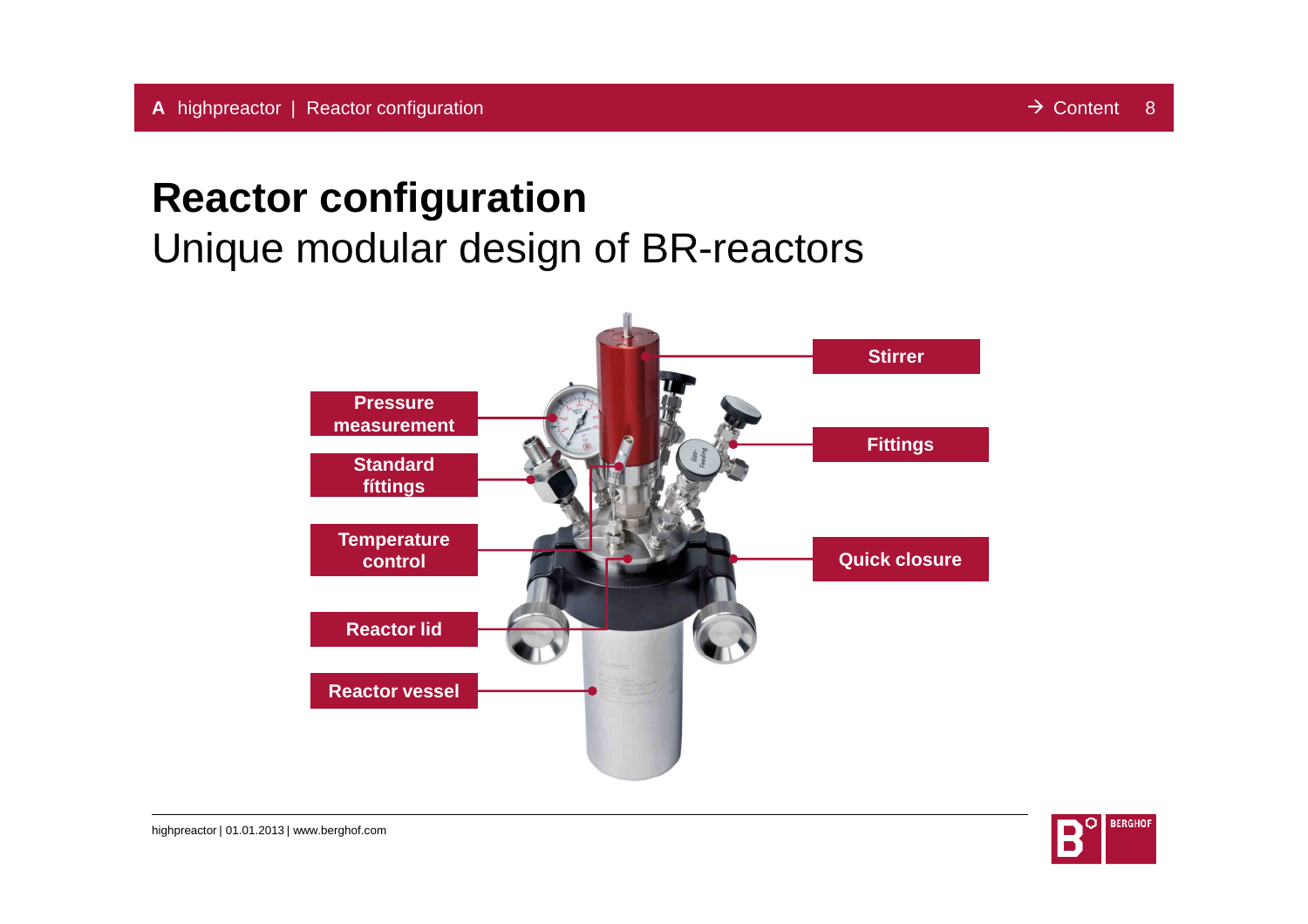## **Reactor configuration**

Reactors for various applications



Reactors & fittings available in SS316Tl, Hastelloy® C4 | C22, PTFE, customized alloys...

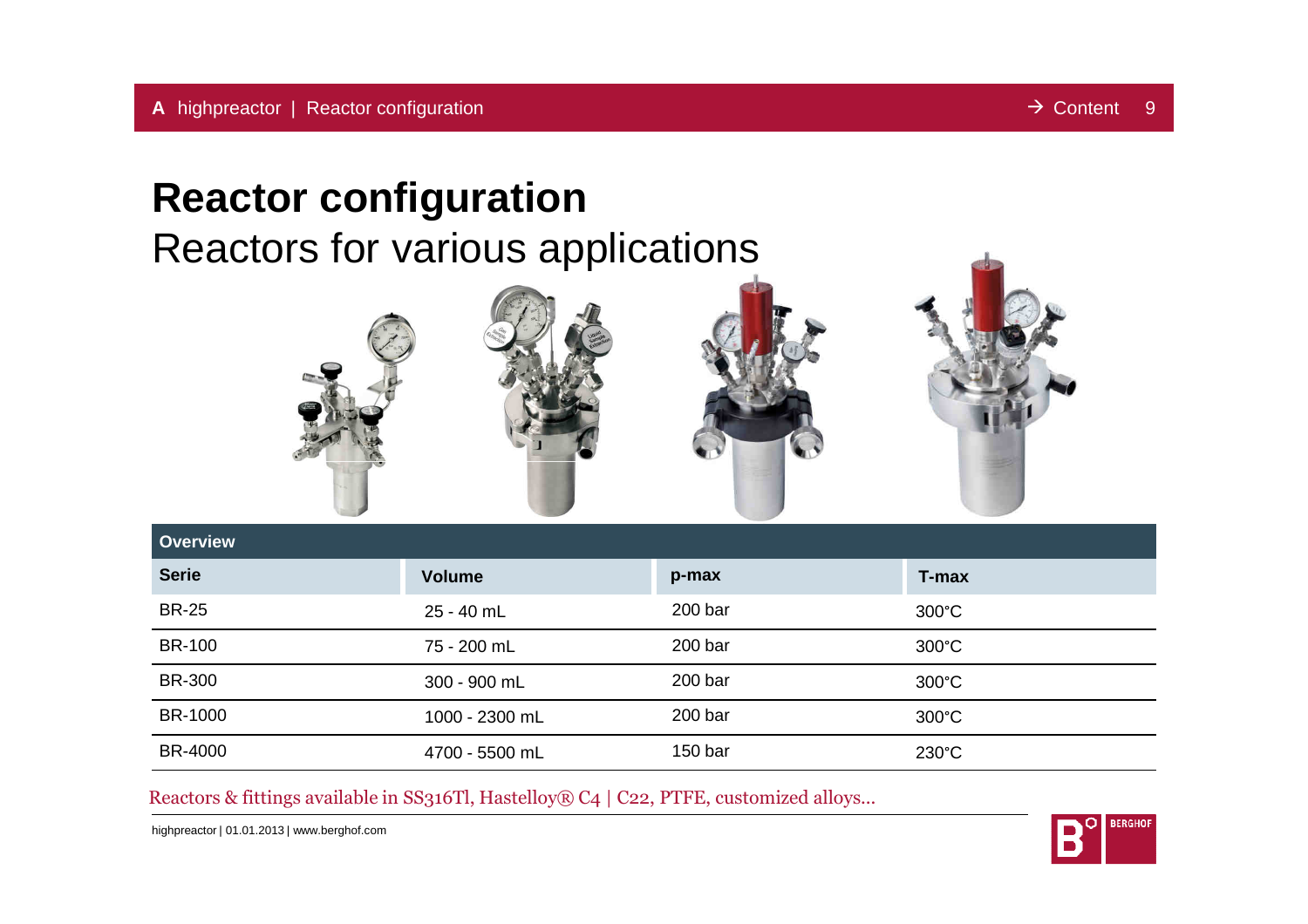# **Reaction Parameters**Measurement and Control

### **Pressure**

- $\rightarrow$  Pressure gauge
- $\rightarrow$  Pressure sensor

### **Temperature**

- $\rightarrow$  Thermocouple
- $\rightarrow$  Resistor-type thermometer

PT-100

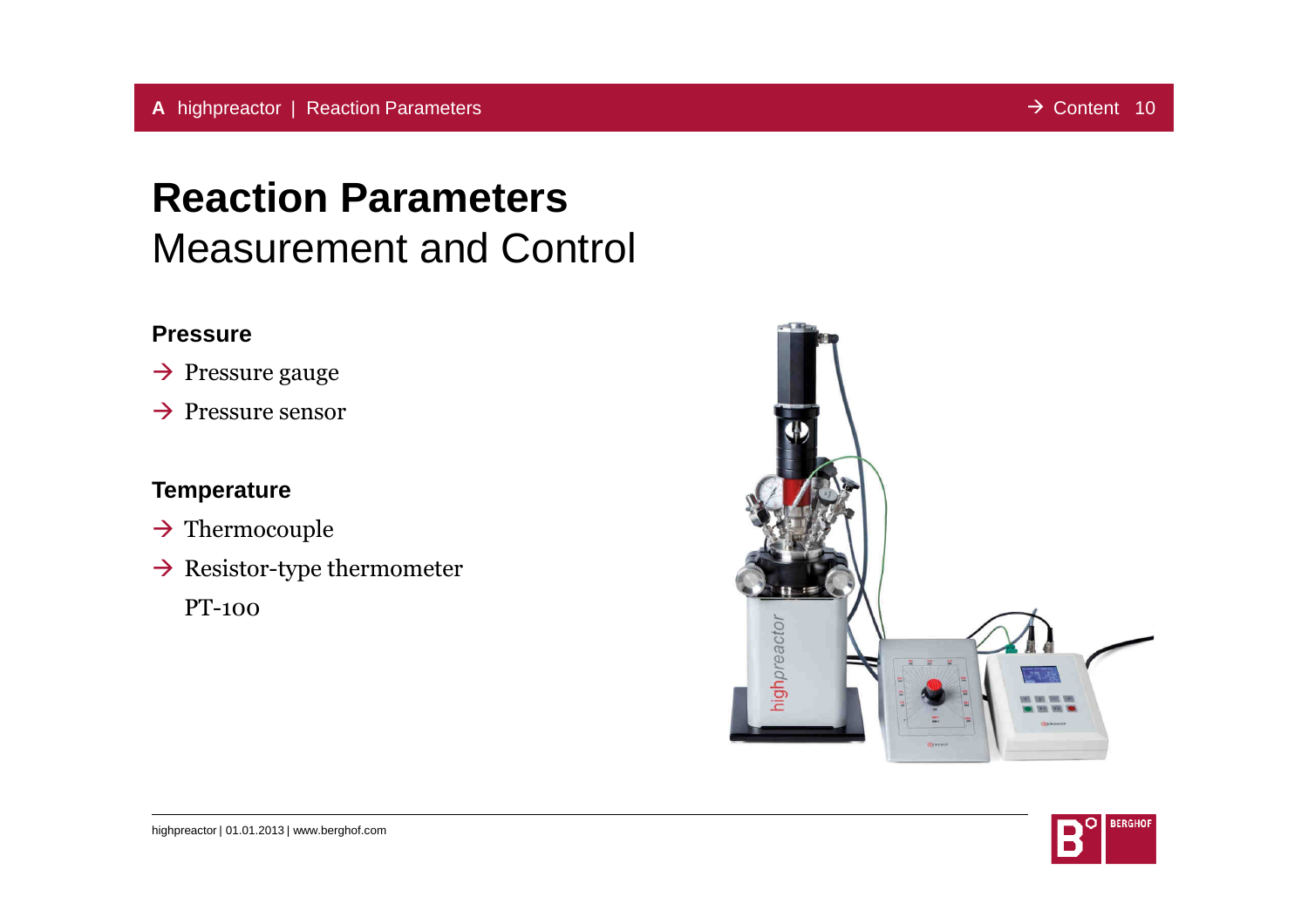# **Reaction Parameters**Heating and Controlling

### **Heating**

- $\rightarrow$  Hot plate + heating block
- $\rightarrow$  Electrical heating jacket
- $\rightarrow$  Thermostated mantle

#### **Stirring**

- $\rightarrow$  Stirring bar
- $\rightarrow$  Magnetic clutch
- $\rightarrow$  Different stirrer blades

#### **Controller**

- $\rightarrow$  BTC-1000
- $\rightarrow$  BTC-3000
- $\rightarrow$  BDL-3000



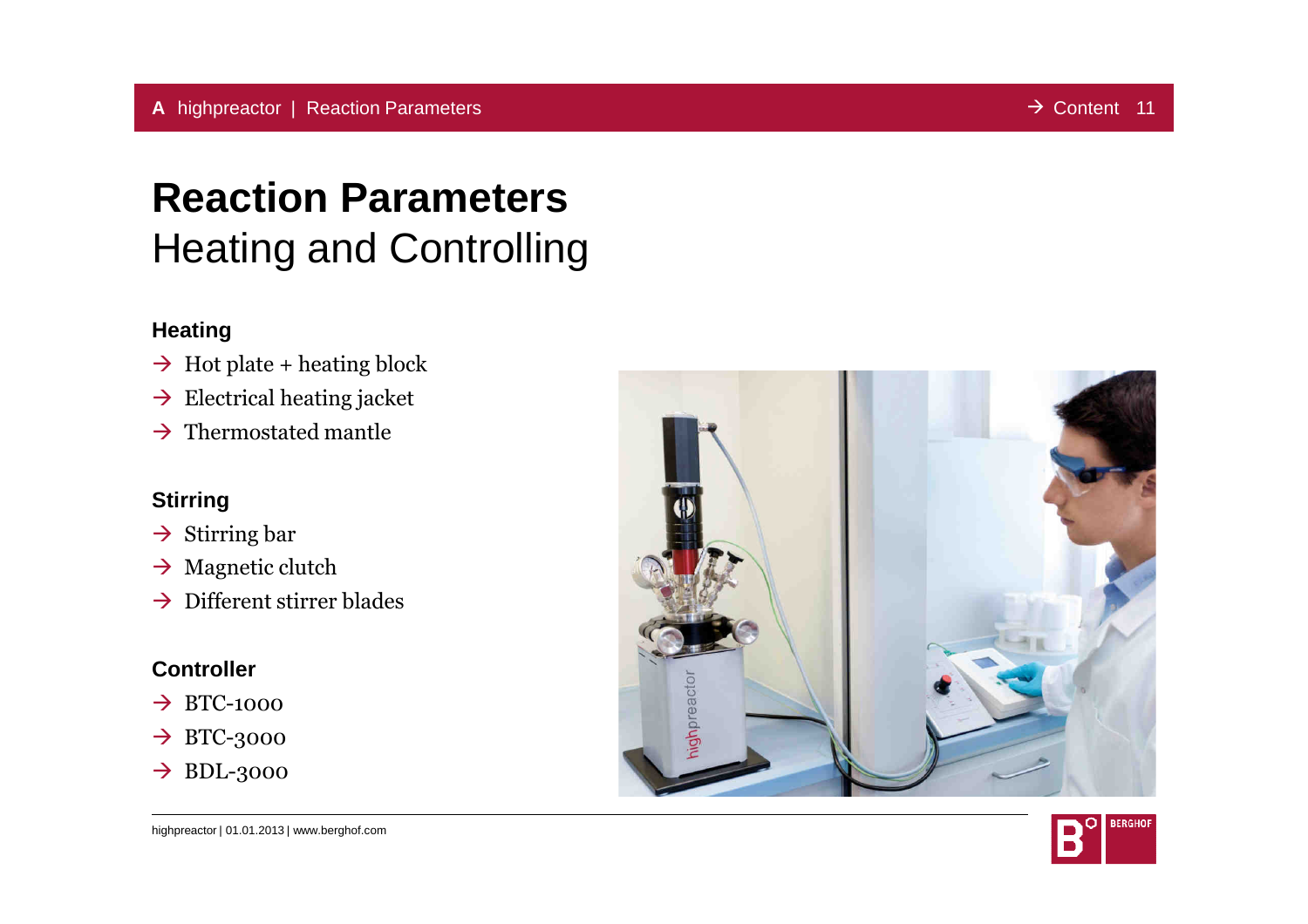# **Customer Benefits**

- $\rightarrow$  High comfort and easy handling
- $\rightarrow$  Safe operation due to mature vessel technology
- $\rightarrow$  High quality PTFE lining for corrosion protection
- $\rightarrow$  Modular design offers individual solutions for manifold synthesis pathways

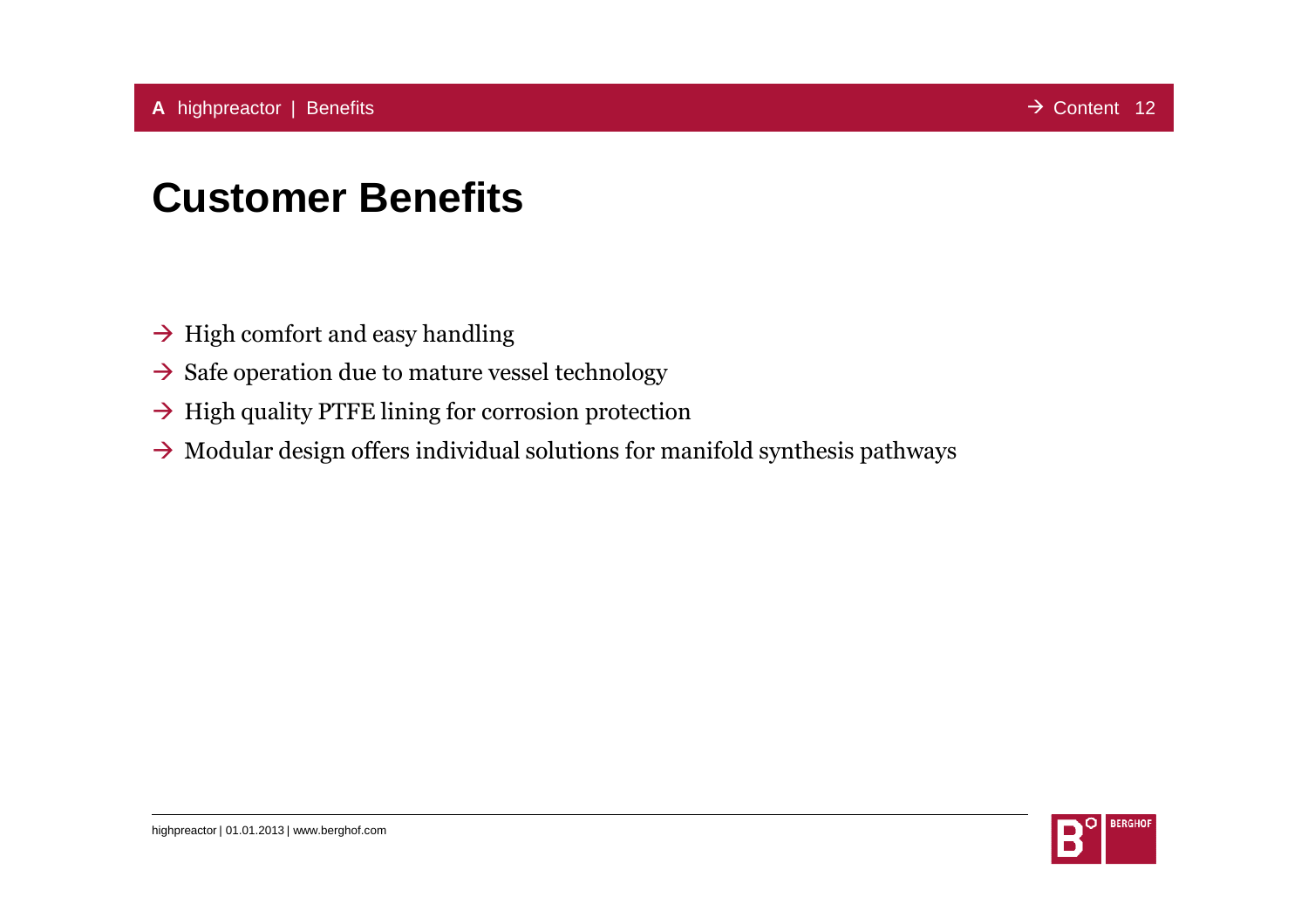# **Service**

- → Accredited application laboratory EN ISO/IEC17025:2000
- $\rightarrow$  Collection of applications
- $\rightarrow$  Work-Shops and personally demonstrations
- $\rightarrow$  Specifically trained dealers and service technicians
- $\rightarrow$  Customized solutions
- $\rightarrow$  Quality management system EN ISO 9001:2000